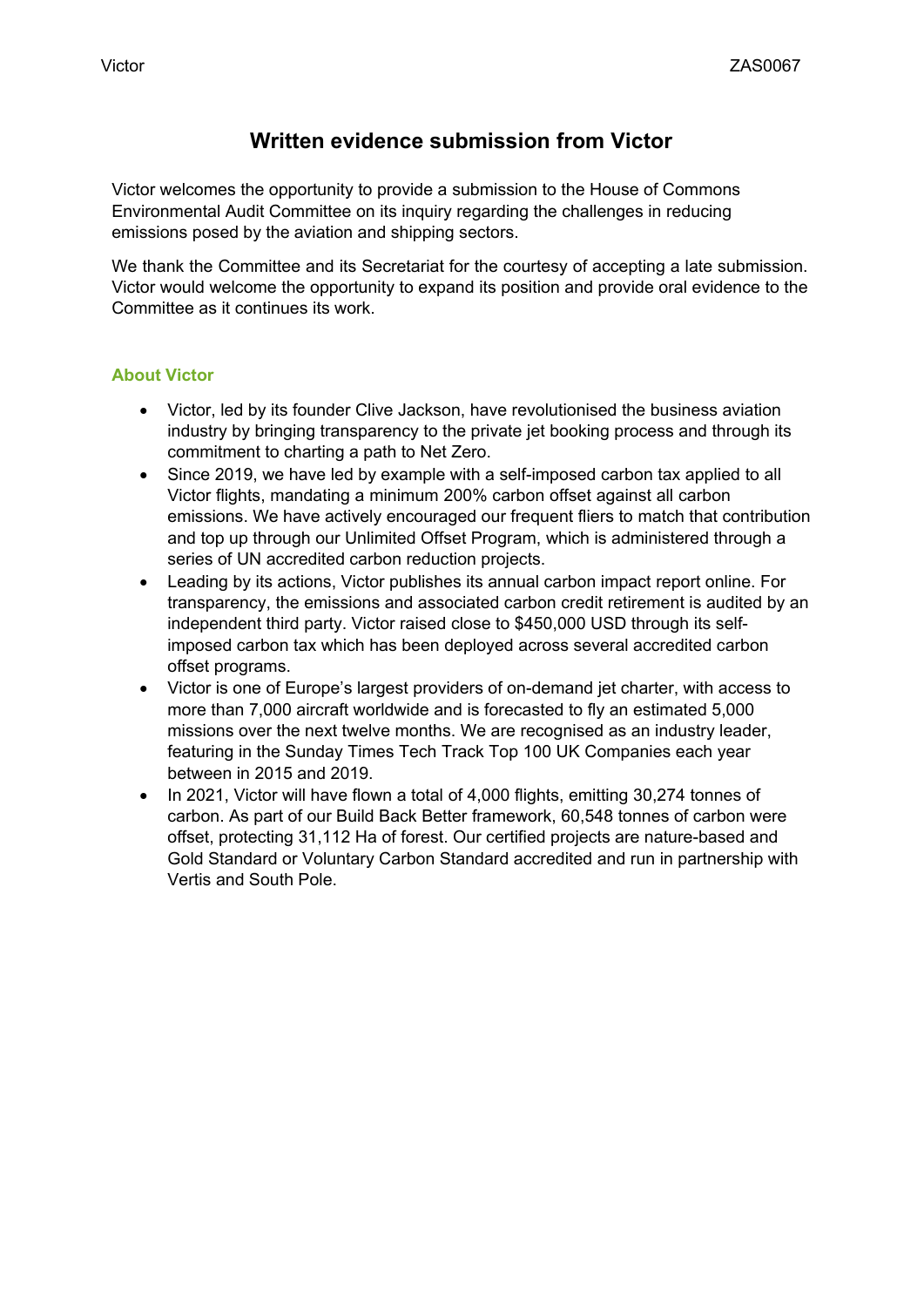## **Executive Summary**

- Victor welcomes the UK Government's ambitions to ensure all domestic flights are emissions-free by 2040, and international aviation goal to reach Net Zero by 2050. However, we also recognise there is a role for private industry, specifically the business aviation sector to work in partnership with Government, to set an example to commercial aviation to help meet these targets.
- The aviation industry's trade associations, manufacturers, fuel companies and governing bodies have worked together to agree an ambition to reach Net Zero by 2050. However, we acknowledge that this ambition, and the targets set to realise it, come from within the industry. Those who have a vested interest to protect their position in the aviation supply chain have limited the ambition of what is being proposed and we fear the industry will not achieve Net Zero by 2050 as a result.
- Now is time for private industry, and in particular leaders in aviation that are committed to a Net Zero future and who are willing to challenge their industry, to help provide the necessary insights and drive to agree and deliver new goals to improve the likelihood of achieving Net Zero. Through industry leaders working in partnership to achieve a common goal, Victor believes the sector's Net Zero ambitions can be realised at a faster pace than currently expected, and with a necessary degree of transparency and scrutiny that is currently missing.
- Currently, business aviation accounts for around 2% of aviation's global carbon dioxide emissions and approximately 0.04% of all global man-made carbon emissions. Business aviation's clientele is made up of just 0.0001% of the world's population, the world's wealthiest individuals. This unique ultrahigh net worth customer segment affords the UK Government an unparalleled opportunity to engage with this highly influential group and encourage them to step up and openly tackle their own, and hopefully in turn their companies carbon footprint.
- Business aviation transcends borders, as do carbon emissions, and the sector is in a unique position. Its ultrahigh net worth consumers can easily afford to mitigate the carbon emissions associated with their air travel, meaning the business aviation industry is less likely to push back when the cost of mitigating carbon emissions can be defrayed to those that can afford not just to carbon offset but in addition the much higher cost of switching to SAF.
- We are calling for carbon emissions labelling on every airline ticket and private charter quotation. As part of this obligation, we believe operators and charter brokers must fully disclose the total fuel burn, the fuel efficiency for each aircraft and total carbon footprint for every flight flown. For commercial airliners this should be disclosed on a seat-by-seat basis, to encourage customer engagement and participation. For transparency, which is critical to consumer and wider understanding, we believe this data must be audited and reporting should include all carbon mitigating actions undertaken.
- A Carbon Emissions Register would ensure scrutiny of aviation companies' activities and provide against possible 'greenwashing'; it would force organisations and consumers to take responsibility for their environmental impact and build trust with the public who must come to recognise that the freedom to choose how they make certain lifestyle choices will come with a cost that they must eventually bear. Simply put, if there is no way of tracking, measuring, and reporting on the efforts required to achieve this industry goal, then we have no way of measuring our efforts and overall effectiveness.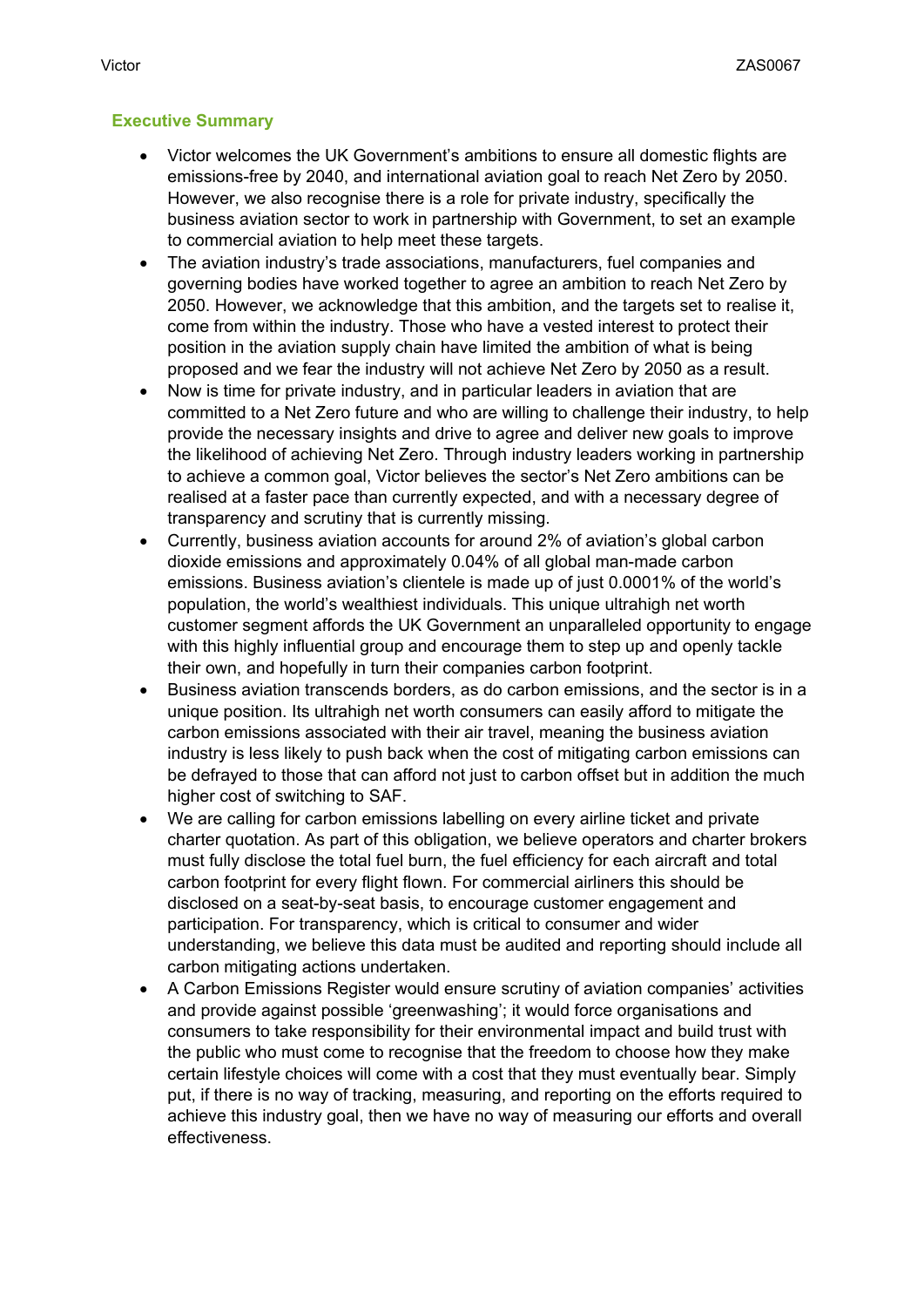- Key to the successful delivery of a Carbon Emissions Register will be:
	- 1. Clear labelling of emissions
	- 2. A clear plan to mitigate those emissions
	- 3. Proof of action taken
	- 4. A UK/EU-wide mandate, and
	- 5. Expansion across other jurisdictions

#### **Victor's commitment to sustainability and the environment**

- While Victor provides easy and efficient on-demand private travel, we recognise that our activity has an impact on the environment in which we operate. We want consumers to continue to have freedom of choice in how and when they travel. However, passengers should be empowered and actively encouraged to take responsibility for, and understand the impact of, their travel on the environment. Victor is working to ensure the sustainability of our own operations, as well as our industry more broadly. Since 2019 we have maintained a double Net Zero corporate footprint.
- The UK Government has used COP26 to launch a global aviation coalition to rally countries behind a long-term target to reduce global emissions from international flights and achieving Net Zero by 2050. We fully endorse this but recognise that governments around the world cannot drive this change alone. Victor acknowledges the significant role the aviation industry can and must play.
- We are ambitious about reducing emissions from business travel and the role that Sustainable Aviation Fuels will play. While we can only move as fast as supply will let us, we want to see as many customers as possible flying with a minimum blend of 50:50 SAF as soon as possible. The cost, availability, and distribution of SAF is still in its infancy. It is hampered by existing distribution agreements and import licences for traditional fossil fuel. Its availability at airport locations is governed by such agreements and, most importantly, its availability and uptake are a direct reflection of consumer demand.
- We recognise the uptake of SAF comes with a significant increase in the cost of air travel. For business aviation, we have calculated this to increase the overall cost between 16% and 20%. Clearly the business and commercial aviation industry cannot bear this cost on its own without Government subsidies and incentives. However, as business jets are used by the wealthiest segment in our society, many of whom are conscious of their public reputation, we believe this customer segment to be the most able to bear the cost of upgrading to SAF and will, in turn, provide the necessary catalyst to drive up the adoption of SAF.
- We believe an aviation emissions register detailing all private and commercial flights and their mitigating actions, which includes the reporting of flights flown with at least a 50% blend of SAF, will be a strong motivator for such high-profile individuals to volunteer to pay the premium to fly with SAF. A European Carbon Emissions Register will help Governments hold the aviation industry to account, track progress and commit to measurable targets.
- To that end, we are calling on the Government to take a lead and urge the public disclosure of all carbon emissions associated with every private jet flight in Europe, before mandating this requirement. This would see each industry participant having to declaring its total emissions per flight through a central registry and in turn throw the spotlight on the mitigating actions taken.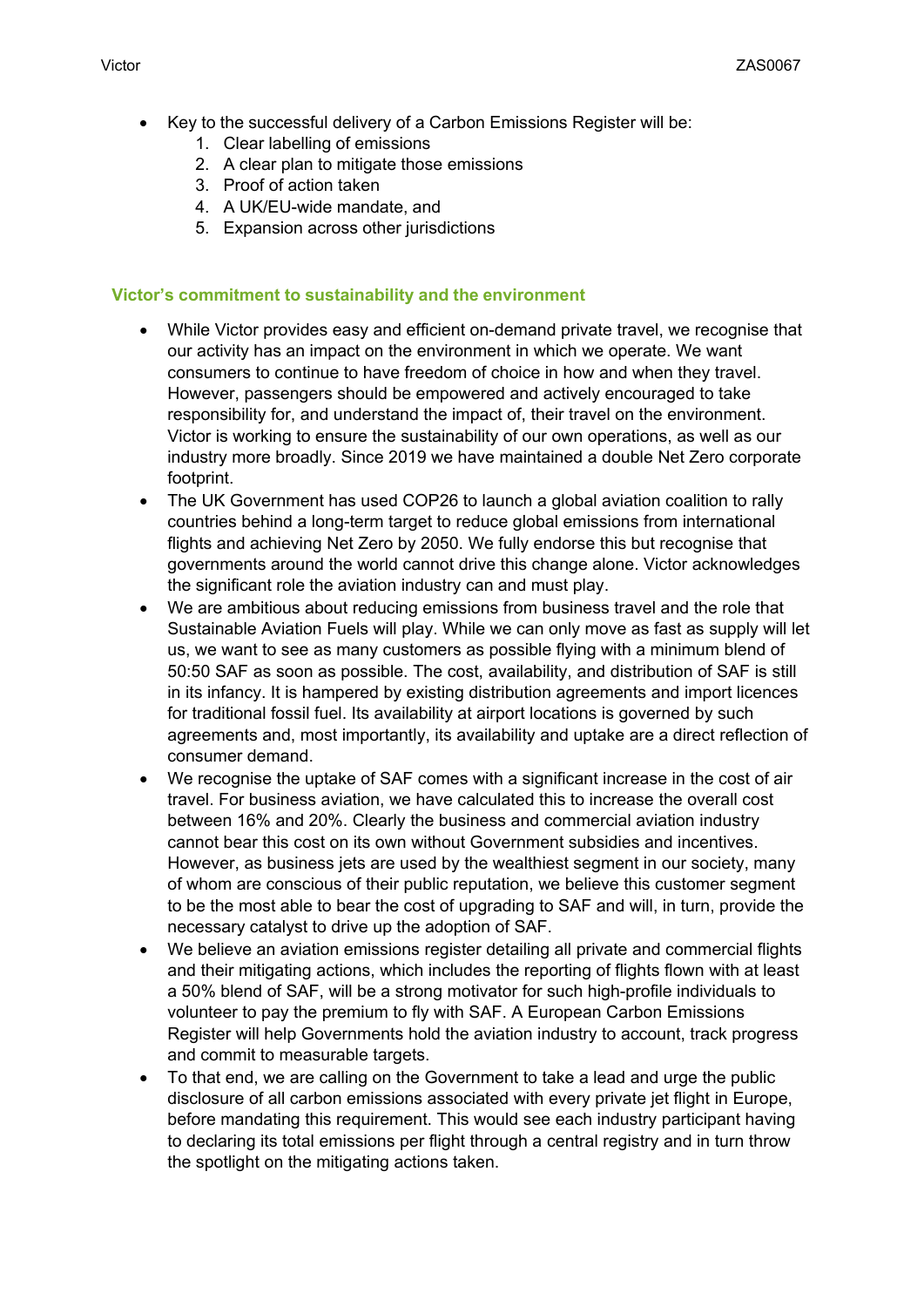#### **New and developing technologies**

- The development of new technologies is critical to the UK reaching its ambitious Net Zero targets. This is true, too, for the aviation sector. For short-term flights, hydrogen and electric aircraft will certainly achieve certification within the next 5-10 years; however, it is not presently a viable solution at scale for longer distance flights where SAF is a more viable option to mitigate emissions.
- Contrail avoidance can have a significant impact on the overall effect of aircraft emissions on global warming, and the inclusion of such technologies highlighting which flights have adopted such mitigating flight paths, will demonstrate such technologies can be deployed to help restrict the rise in average global temperatures to 1.5 degrees.
- From November 2021, Victor is adding SAF as an upgrade option, where available, to reduce environmental impact of travel. SAF can reduce the lifecycle of carbon emissions by up to 80% when compared to traditional jet fuel. Victor's customers can afford the premium price which is currently attached to the use of SAF; however, if these fuels are to become a viable alternative for the aviation industry more broadly, further support and government investment will be necessary. As such, we call on the Government to work in partnership with UK industry to promote the development and use of SAF in aviation.
- It is also important to recognise that global partners and discussion will be crucial to ensuring the Net Zero target is reached for global aviation, with the European Commission having revealed that SAF currently accounts for only 0.05% of jet fuel use in the EU. They have suggested that without further policy intervention, this could increase to less than 3% by 2050, far short of the target necessary to hit Net Zero.

#### **Increased disclosure of industry emissions**

- Victor supports the disclosure of total fuel burn and emissions by all private and commercial aircraft on every ticket and charter. This will allow effective comparisons between more efficient aircraft. Such disclosure is crucial to driving change, allowing action to be taken to mitigate the emissions on a flight-by-flight basis. Without measuring and reporting the emissions contributions of individual companies, as well as the industry more broadly, the size of the problem cannot be accurately assessed or mitigated.
- Victor is committed to setting an example to the wider industry and to fully disclose fuel burn, fuel efficiency and total carbon emissions in every quote. Doing this means the consumer is explicitly informed of the most fuel-efficient option, allowing them to take responsibility for their environmental impact. At an industry level, such action would allow clear investigation of companies' emissions and mitigations.
- The business aviation sector is well provided for by a number of trade and governing bodies and we recognise that all have a vested interest in ensuring they do not become solely burdened with the cost of tackling aviation emissions. However, we also recognise this has impaired both their ambition and willingness to prescribe solutions that could possibly transition the industry to Net Zero by 2030. The work of industry can be strengthened by a legislative mandate that ensures verifiable proof of either certified offsets and or gallons of SAF purchased for each flight to include the absolute percentage of blend to substantiate the claim that CO2 emissions have